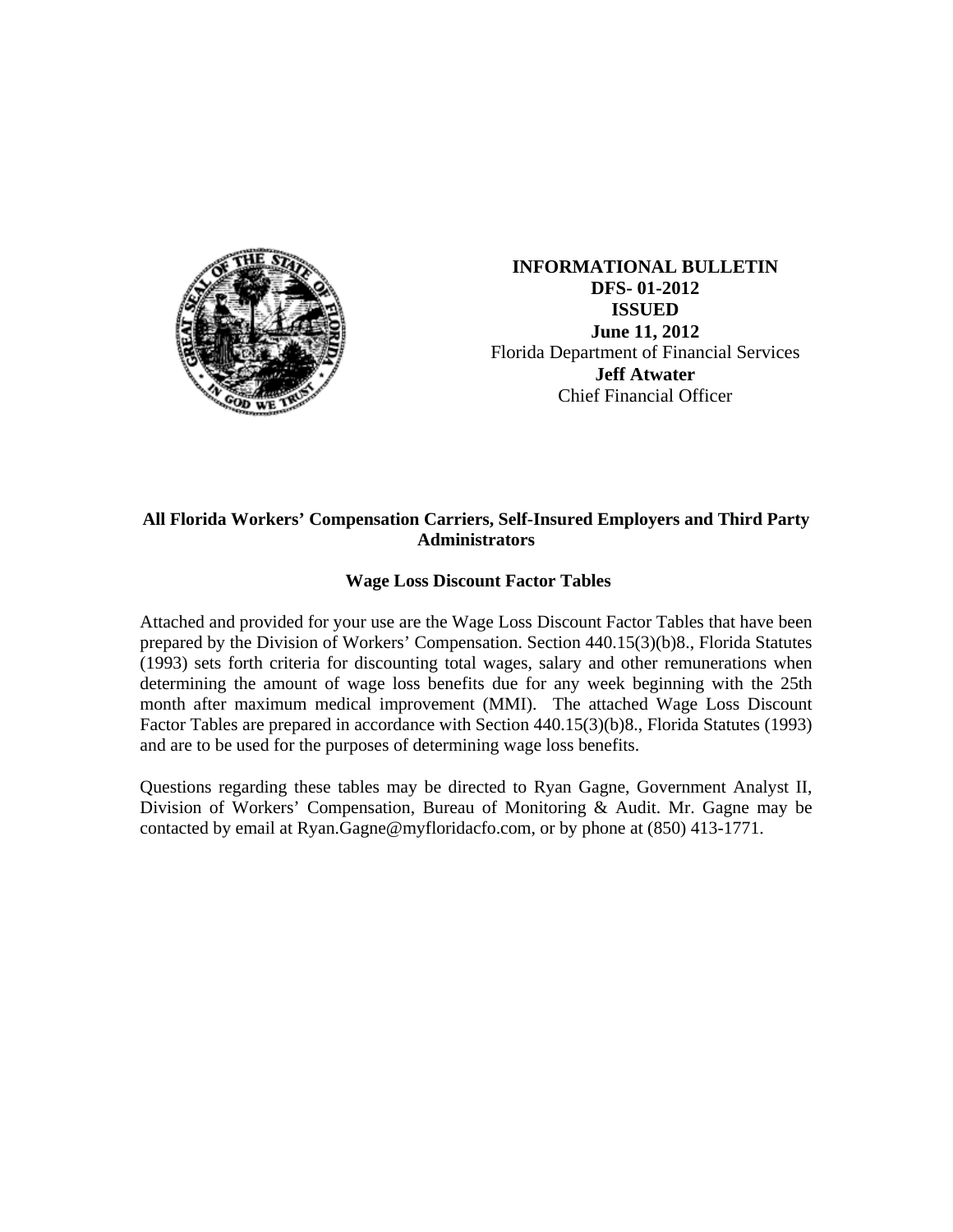## *WAGE LOSS COMPUTATION OF DISCOUNT FACTOR*

The Consumer Price Index (C.P.I.) for the *PREVIOUS* year shall be used to determine the discount factor for use in the *CURRENT* payment year when the C.P.I. is less than the 5 percent factor established July 1, 1980 pursuant to Section 440.15(3)(b), Florida Statutes (1993). The current discount factor is established by dividing the previous years' discount factor by the previous years' C.P.I. factor.

The weekly gross earnings reported by the claimant shall be multiplied by the established discount factors to produce the discounted gross earnings amounts to be used in the Wage Loss payment calculations.

| <b>YEAR</b> | <b>C.P.I.</b> |
|-------------|---------------|
| 2008        | 1.0010        |
| 2009        | 1.0270        |
| 2010        | 1.0150        |
| 2011        | 1.0300        |

## **U.S. DEPT. OF LABOR CONSUMER PRICE INDEX INFLATION FACTOR:**

I. When the 25th month following MMI occurs in 1983, the following discount factors will be used for each Wage Loss payment made for the 25th month and subsequent month during the calendar year indicated. The same discount factor will be used for all payments made to the same claimant during the same calendar year.

| <b>CALENDAR PAYMENT YEAR</b> | <b>DISCOUNT FACTOR</b> |
|------------------------------|------------------------|
| 2009                         | 0.4504                 |
| 2010                         | 0.4386                 |
| 2011                         | 0.4321                 |
| 2012                         | 0.4195                 |

II. When the 25th month following MMI occurs in 1984, the following discount factors will be used for each Wage Loss payment made for the 25th month and subsequent month during the calendar year indicated. The same discount factor will be used for all payments made to the same claimant during the same calendar year.

| <b>CALENDAR PAYMENT YEAR</b> | <b>DISCOUNT FACTOR</b> |
|------------------------------|------------------------|
| 2009                         | 0.4681                 |
| 2010                         | 0.4558                 |
| 2011                         | 0.4491                 |
| 2012                         | 0.4360                 |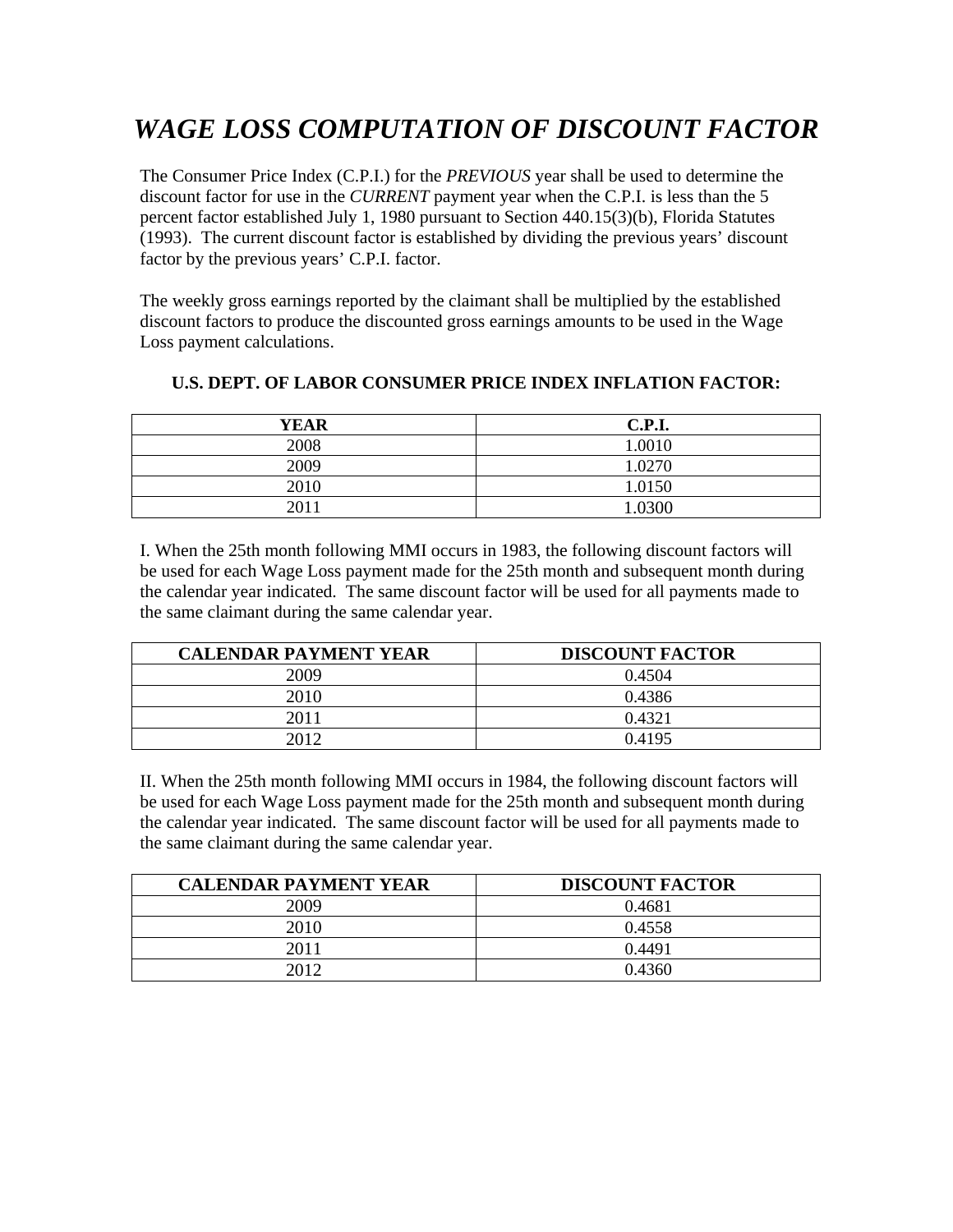III. When the 25th month following MMI occurs in 1985, the following discount factors will be used for each Wage Loss payment made for the 25th month and subsequent month during the calendar year indicated. The same discount factor will be used for all payments made to the same claimant during the same calendar year.

| <b>CALENDAR PAYMENT YEAR</b> | <b>DISCOUNT FACTOR</b> |
|------------------------------|------------------------|
| 2009                         | 0.4858                 |
| 2010                         | 0.4730                 |
| 2011                         | 0.4661                 |
| 2012                         | 0.4525                 |

IV. When the 25th month following MMI occurs in 1986, the following discount factors will be used for each Wage Loss payment made for the 25th month and subsequent month during the calendar year indicated. The same discount factor will be used for all payments made to the same claimant during the same calendar year.

| <b>CALENDAR PAYMENT YEAR</b> | <b>DISCOUNT FACTOR</b> |
|------------------------------|------------------------|
| 2009                         | 0.5052                 |
| 2010                         | 0.4919                 |
| 2011                         | 0.4846                 |
| 2012                         | 0.4705                 |

V. When the 25th month following MMI occurs in 1987, the following discount factors will be used for each Wage Loss payment made for the 25th month and subsequent month during the calendar year indicated. The same discount factor will be used for all payments made to the same claimant during the same calendar year.

| <b>CALENDAR PAYMENT YEAR</b> | <b>DISCOUNT FACTOR</b> |
|------------------------------|------------------------|
| 2009                         | 0.5240                 |
| 2010                         | 0.5102                 |
| 2011                         | 0.5027                 |
| 2012                         | 0.4881                 |

VI. When the 25th month following MMI occurs in 1988, the following discount factors will be used for each Wage Loss payment made for the 25th month and subsequent month during the calendar year indicated. The same discount factor will be used for all payments made to the same claimant during the same calendar year.

| <b>CALENDAR PAYMENT YEAR</b> | <b>DISCOUNT FACTOR</b> |
|------------------------------|------------------------|
| 2009                         | 0.5296                 |
| 2010                         | 0.5157                 |
| 2011                         | 0.5081                 |
| 2012                         | 0.4933                 |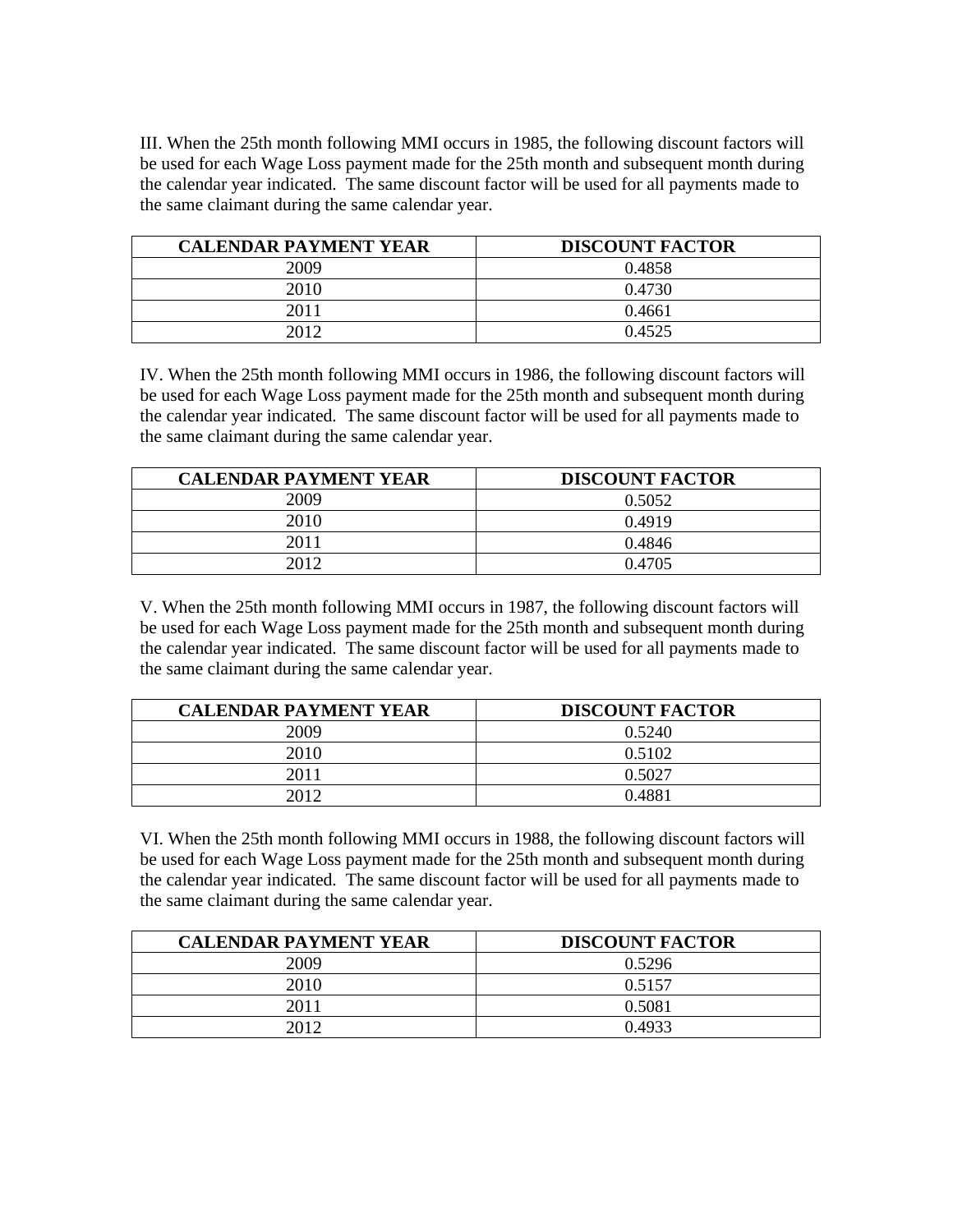VII. When the 25th month following MMI occurs in 1989, the following discount factors will be used for each Wage Loss payment made for the 25th month and subsequent month during the calendar year indicated. The same discount factor will be used for all payments made to the same claimant during the same calendar year.

| <b>CALENDAR PAYMENT YEAR</b> | <b>DISCOUNT FACTOR</b> |
|------------------------------|------------------------|
| 2009                         | 0.5529                 |
| 2010                         | 0.5384                 |
| 2011                         | 0.5305                 |
| 2012                         | 0.5150                 |

VIII. When the 25th month following MMI occurs in 1990, the following discount factors will be used for each Wage Loss payment made for the 25th month and subsequent month during the calendar year indicated. The same discount factor will be used for all payments made to the same claimant during the same calendar year.

| <b>CALENDAR PAYMENT YEAR</b> | <b>DISCOUNT FACTOR</b> |
|------------------------------|------------------------|
| 2009                         | 0.5775                 |
| 2010                         | 0.5623                 |
| 2011                         | 0.5540                 |
| 2012                         | 0.5379                 |

IX. When the 25th month following MMI occurs in 1991, the following discount factors will be used for each Wage Loss payment made for the 25th month and subsequent month during the calendar year indicated. The same discount factor will be used for all payments made to the same claimant during the same calendar year.

| <b>CALENDAR PAYMENT YEAR</b> | <b>DISCOUNT FACTOR</b> |
|------------------------------|------------------------|
| 2009                         | 0.6043                 |
| 2010                         | 0.5884                 |
| 2011                         | 0.5797                 |
| 2012                         | 0.5628                 |

X. When the 25th month following MMI occurs in 1992, the following discount factors will be used for each Wage Loss payment made for the 25th month and subsequent month during the calendar year indicated. The same discount factor will be used for all payments made to the same claimant during the same calendar year.

| <b>CALENDAR PAYMENT YEAR</b> | <b>DISCOUNT FACTOR</b> |
|------------------------------|------------------------|
| 2009                         | 0.6344                 |
| 2010                         | 0.6177                 |
| 2011                         | 0.6086                 |
| 2012                         | 0.5909                 |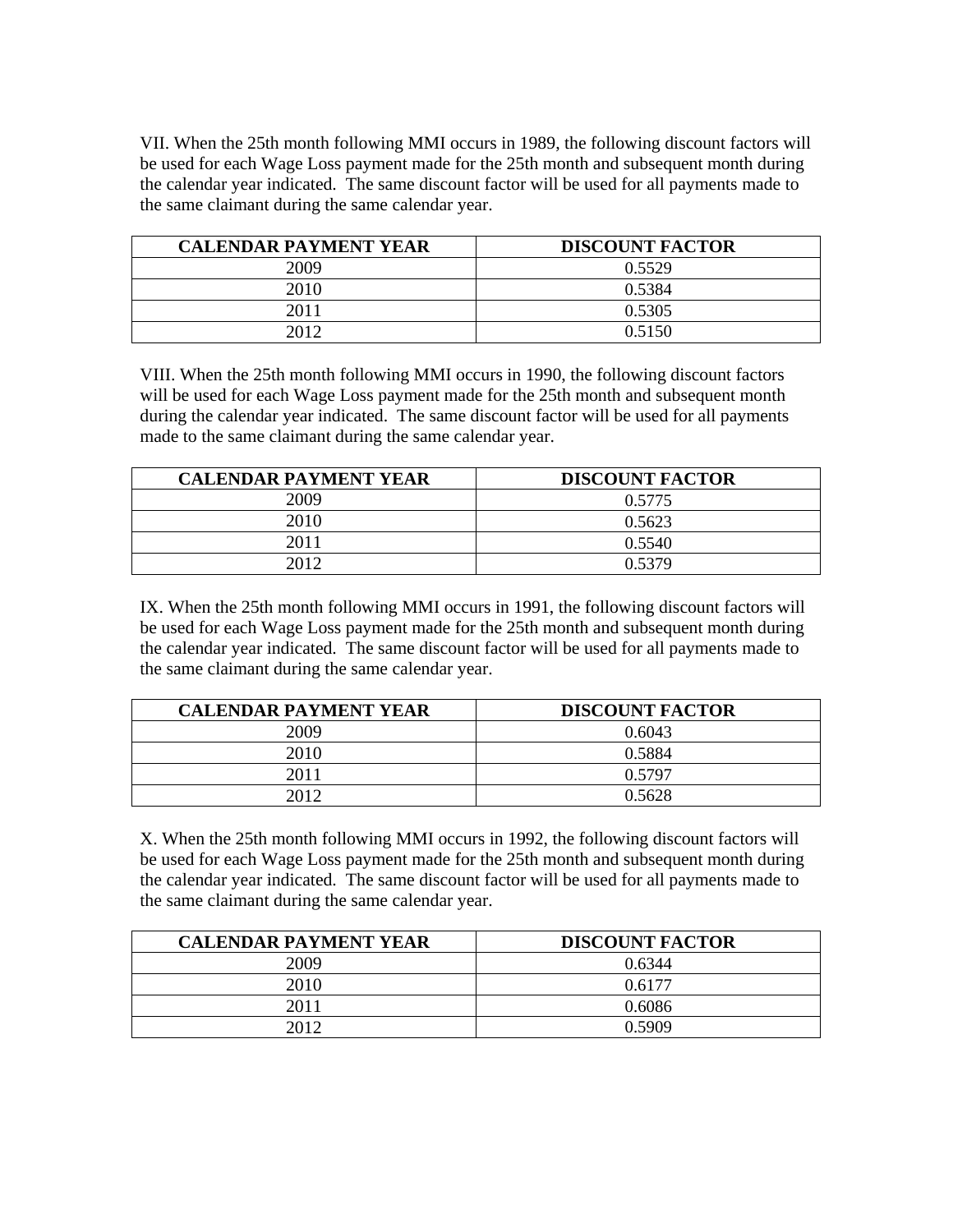XI. When the 25th month following MMI occurs in 1993, the following discount factors will be used for each Wage Loss payment made for the 25th month and subsequent month during the calendar year indicated. The same discount factor will be used for all payments made to the same claimant during the same calendar year.

| <b>CALENDAR PAYMENT YEAR</b> | <b>DISCOUNT FACTOR</b> |
|------------------------------|------------------------|
| 2009                         | 0.6540                 |
| 2010                         | 0.6368                 |
| 2011                         | 0.6274                 |
| 2012                         | 0.6091                 |

XII. When the 25th month following MMI occurs in 1994, the following discount factors will be used for each Wage Loss payment made for the 25th month and subsequent month during the calendar year indicated. The same discount factor will be used for all payments made to the same claimant during the same calendar year.

| <b>CALENDAR PAYMENT YEAR</b> | <b>DISCOUNT FACTOR</b> |
|------------------------------|------------------------|
| 2009                         | 0.6727                 |
| 2010                         | 0.6550                 |
| 2011                         | 0.6453                 |
| 2012                         | 0.6265                 |

XIII. When the 25th month following MMI occurs in 1995, the following discount factors will be used for each Wage Loss payment made for the 25th month and subsequent month during the calendar year indicated. The same discount factor will be used for all payments made to the same claimant during the same calendar year.

| <b>CALENDAR PAYMENT YEAR</b> | <b>DISCOUNT FACTOR</b> |
|------------------------------|------------------------|
| 2009                         | 0.6911                 |
| 2010                         | 0.6730                 |
| 2011                         | 0.6630                 |
| 2012                         | 0.6437                 |

XIV. When the 25th month following MMI occurs in 1996, the following discount factors will be used for each Wage Loss payment made for the 25th month and subsequent month during the calendar year indicated. The same discount factor will be used for all payments made to the same claimant during the same calendar year.

| <b>CALENDAR PAYMENT YEAR</b> | <b>DISCOUNT FACTOR</b> |
|------------------------------|------------------------|
| 2009                         | 0.7097                 |
| 2010                         | 0.6910                 |
| 2011                         | 0.6808                 |
| 2012                         | 0.6610                 |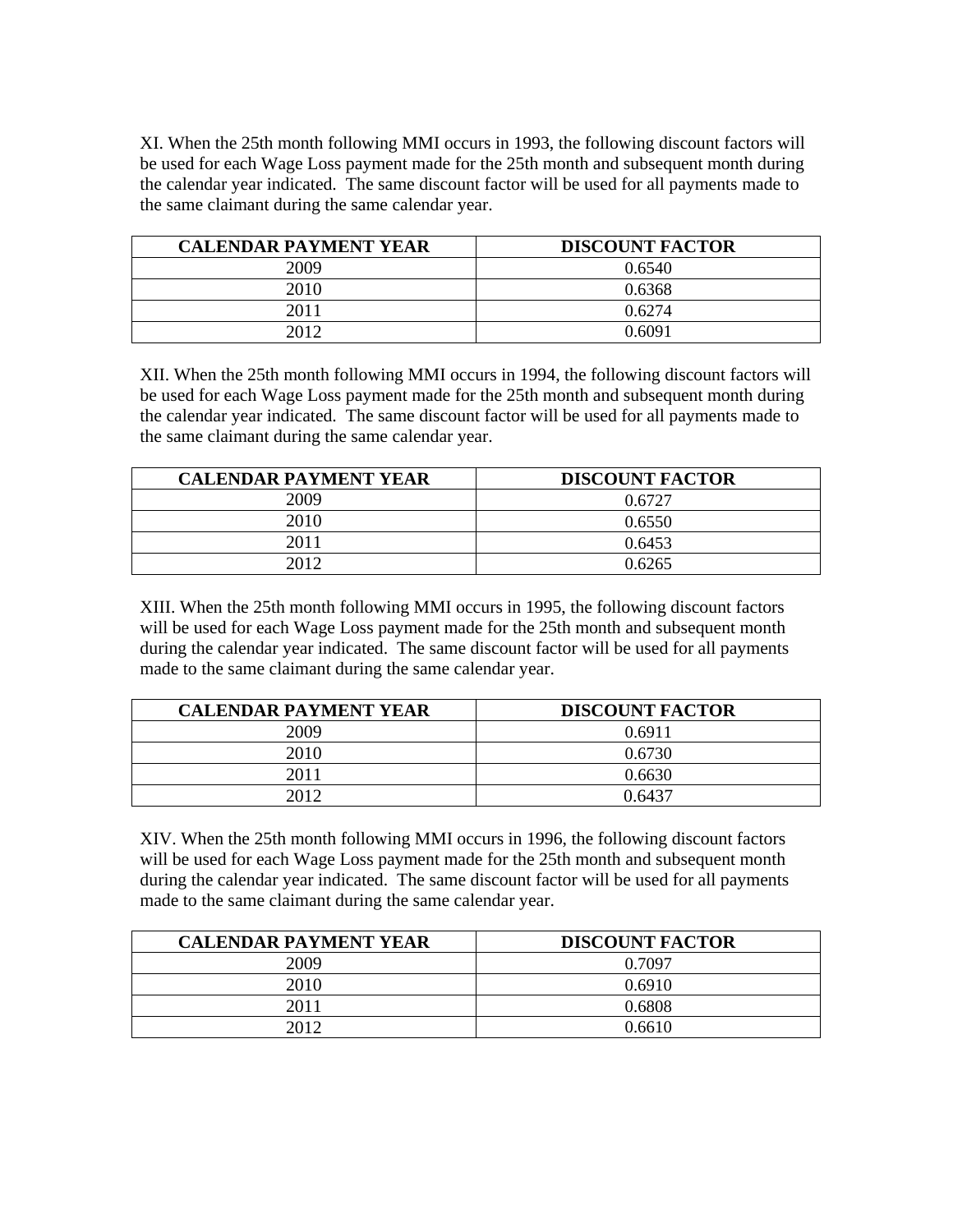XV. When the 25th month following MMI occurs in 1997, the following discount factors will be used for each Wage Loss payment made for the 25th month and subsequent month during the calendar year indicated. The same discount factor will be used for all payments made to the same claimant during the same calendar year.

| <b>CALENDAR PAYMENT YEAR</b> | <b>DISCOUNT FACTOR</b> |
|------------------------------|------------------------|
| 2009                         | 0.7275                 |
| 2010                         | 0.7083                 |
| 2011                         | 0.6979                 |
| 2012                         | 0.6775                 |

XVI. When the 25th month following MMI occurs in 1998, the following discount factors will be used for each Wage Loss payment made for the 25th month and subsequent month during the calendar year indicated. The same discount factor will be used for all payments made to the same claimant during the same calendar year.

| <b>CALENDAR PAYMENT YEAR</b> | <b>DISCOUNT FACTOR</b> |
|------------------------------|------------------------|
| 2009                         | 0.7514                 |
| 2010                         | 0.7317                 |
| 2011                         | 0.7209                 |
| 2012                         | በ 6999                 |

XVII. When the 25th month following MMI occurs in 1999, the following discount factors will be used for each Wage Loss payment made for the 25th month and subsequent month during the calendar year indicated. The same discount factor will be used for all payments made to the same claimant during the same calendar year.

| <b>CALENDAR PAYMENT YEAR</b> | <b>DISCOUNT FACTOR</b> |
|------------------------------|------------------------|
| 2009                         | 0.7649                 |
| 2010                         | 0.7448                 |
| 2011                         | 0.7338                 |
| 2012                         | 0.7124                 |

XVIII. When the 25th month following MMI occurs in 2000, the following discount factors will be used for each Wage Loss payment made for the 25th month and subsequent month during the calendar year indicated. The same discount factor will be used for all payments made to the same claimant during the same calendar year.

| <b>CALENDAR PAYMENT YEAR</b> | <b>DISCOUNT FACTOR</b> |
|------------------------------|------------------------|
| 2009                         | 0.7771                 |
| 2010                         | 0.7567                 |
| 2011                         | 0.7455                 |
| 2012                         | 0.7238                 |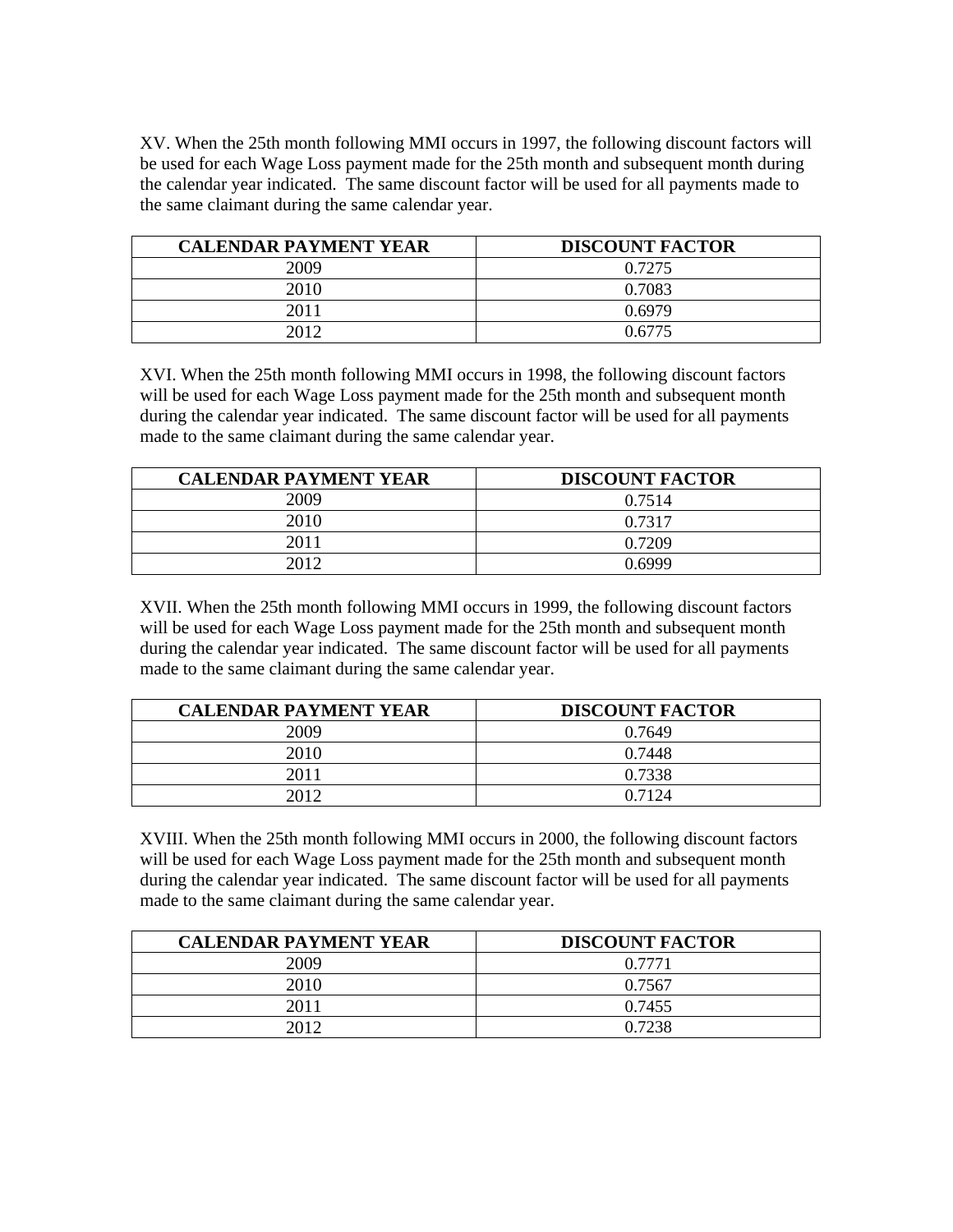XIX. When the 25th month following MMI occurs in 2001, the following discount factors will be used for each Wage Loss payment made for the 25th month and subsequent month during the calendar year indicated. The same discount factor will be used for all payments made to the same claimant during the same calendar year.

| <b>CALENDAR PAYMENT YEAR</b> | <b>DISCOUNT FACTOR</b> |
|------------------------------|------------------------|
| 2009                         | 0.7982                 |
| 2010                         | 0.7772                 |
| 2011                         | 0.7657                 |
| 2012                         | 0.7434                 |

XX. When the 25th month following MMI occurs in 2002, the following discount factors will be used for each Wage Loss payment made for the 25th month and subsequent month during the calendar year indicated. The same discount factor will be used for all payments made to the same claimant during the same calendar year.

| <b>CALENDAR PAYMENT YEAR</b> | <b>DISCOUNT FACTOR</b> |
|------------------------------|------------------------|
| 2009                         | 0.8253                 |
| 2010                         | 0.8036                 |
| 2011                         | 0.7917                 |
| 2012                         | 0.7687                 |

XXI. When the 25th month following MMI occurs in 2003, the following discount factors will be used for each Wage Loss payment made for the 25th month and subsequent month during the calendar year indicated. The same discount factor will be used for all payments made to the same claimant during the same calendar year.

| <b>CALENDAR PAYMENT YEAR</b> | <b>DISCOUNT FACTOR</b> |
|------------------------------|------------------------|
| 2009                         | 0.8385                 |
| 2010                         | 0.8165                 |
| 2011                         | 0.8044                 |
| 2012                         | 0.7810                 |

XXII. When the 25th month following MMI occurs in 2004, the following discount factors will be used for each Wage Loss payment made for the 25th month and subsequent month during the calendar year indicated. The same discount factor will be used for all payments made to the same claimant during the same calendar year.

| <b>CALENDAR PAYMENT YEAR</b> | <b>DISCOUNT FACTOR</b> |
|------------------------------|------------------------|
| 2009                         | 0.8585                 |
| 2010                         | 0.8360                 |
| 2011                         | 0.8236                 |
| 2012                         | 0.7996                 |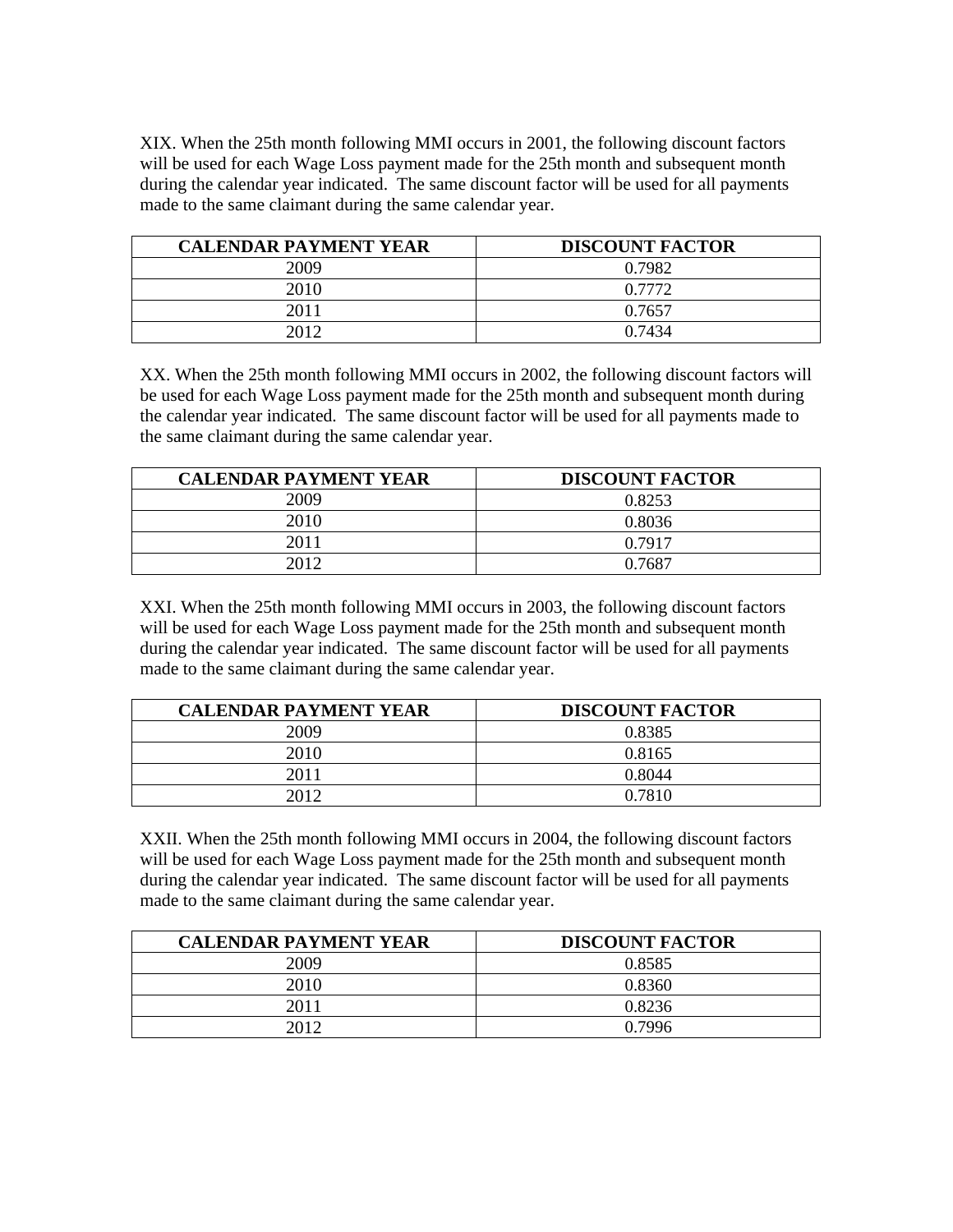XXIII. When the 25th month following MMI occurs in 2005, the following discount factors will be used for each Wage Loss payment made for the 25th month and subsequent month during the calendar year indicated. The same discount factor will be used for all payments made to the same claimant during the same calendar year.

| <b>CALENDAR PAYMENT YEAR</b> | <b>DISCOUNT FACTOR</b> |
|------------------------------|------------------------|
| 2009                         | 0.8749                 |
| 2010                         | 0.8519                 |
| 2011                         | 0.8393                 |
| 2012                         | 0.8149                 |

XXIV. When the 25th month following MMI occurs in 2006, the following discount factors will be used for each Wage Loss payment made for the 25th month and subsequent month during the calendar year indicated. The same discount factor will be used for all payments made to the same claimant during the same calendar year.

| <b>CALENDAR PAYMENT YEAR</b> | <b>DISCOUNT FACTOR</b> |
|------------------------------|------------------------|
| 2009                         | 0.9038                 |
| 2010                         | 0 8800                 |
| 2011                         | 0.8670                 |
|                              | 0.8417                 |

XXV. When the 25th month following MMI occurs in 2007, the following discount factors will be used for each Wage Loss payment made for the 25th month and subsequent month during the calendar year indicated. The same discount factor will be used for all payments made to the same claimant during the same calendar year.

| <b>CALENDAR PAYMENT YEAR</b> | <b>DISCOUNT FACTOR</b> |
|------------------------------|------------------------|
| 2009                         | 0.9362                 |
| 2010                         | 0.9116                 |
| 2011                         | 0.8982                 |
| 2012                         | 0.8720                 |

XXVI. When the 25th month following MMI occurs in 2008, the following discount factors will be used for each Wage Loss payment made for the 25th month and subsequent month during the calendar year indicated. The same discount factor will be used for all payments made to the same claimant during the same calendar year.

| <b>CALENDAR PAYMENT YEAR</b> | <b>DISCOUNT FACTOR</b> |
|------------------------------|------------------------|
| 2009                         | 0.9596                 |
| 2010                         | 0.9344                 |
| 2011                         | 0.9206                 |
| 2012                         | 0.8938                 |